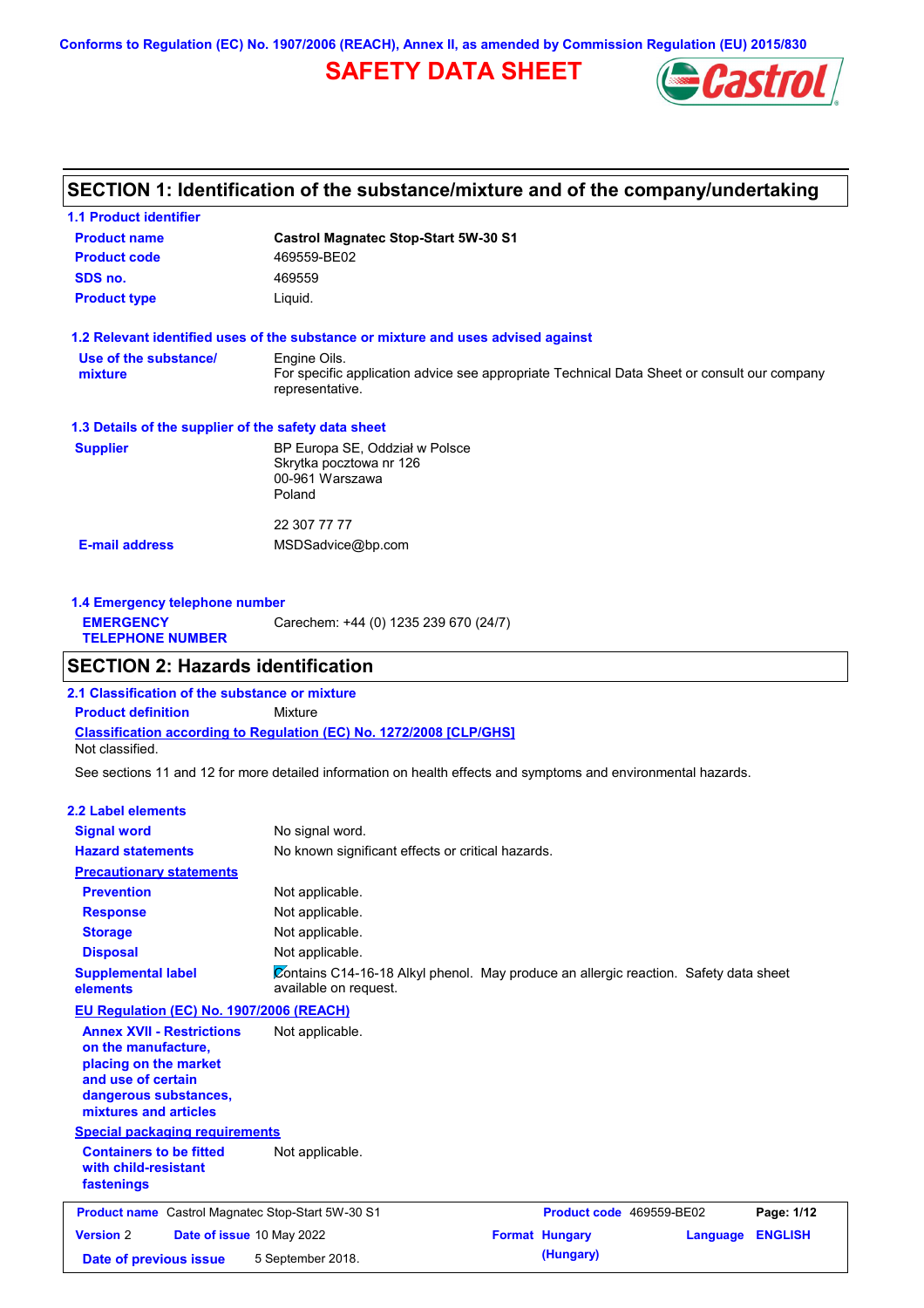# **SECTION 2: Hazards identification**

| <b>Tactile warning of danger</b>                                                                                         | Not applicable.                                                                                                                                                                                                          |
|--------------------------------------------------------------------------------------------------------------------------|--------------------------------------------------------------------------------------------------------------------------------------------------------------------------------------------------------------------------|
| 2.3 Other hazards                                                                                                        |                                                                                                                                                                                                                          |
| <b>Results of PBT and vPvB</b><br>assessment                                                                             | Product does not meet the criteria for PBT or vPvB according to Regulation (EC) No. 1907/2006.<br>Annex XIII.                                                                                                            |
| <b>Product meets the criteria</b><br>for PBT or vPvB according<br>to Regulation (EC) No.<br><b>1907/2006, Annex XIII</b> | This mixture does not contain any substances that are assessed to be a PBT or a vPvB.                                                                                                                                    |
| Other hazards which do<br>not result in classification                                                                   | Defatting to the skin.<br>USED ENGINE OILS<br>Used engine oil may contain hazardous components which have the potential to cause skin<br>cancer.<br>See Toxicological Information, section 11 of this Safety Data Sheet. |

# **SECTION 3: Composition/information on ingredients**

**3.2 Mixtures**

Highly refined base oil (IP 346 DMSO extract < 3%). Proprietary performance additives. **Product/ingredient**  Mixture **Product definition**

| <b>Product/ingredient</b><br>name                                             | <b>Identifiers</b>                                                                      | $\frac{9}{6}$ | <b>Regulation (EC) No.</b><br>1272/2008 [CLP] | <b>Type</b> |
|-------------------------------------------------------------------------------|-----------------------------------------------------------------------------------------|---------------|-----------------------------------------------|-------------|
| Lubricating oils (petroleum), C20-50,<br>hydrotreated neutral oil-based       | REACH #: 01-2119474889-13<br>EC: 276-738-4<br>CAS: 72623-87-1<br>Index: 649-483-00-5    | $≥25 - ≤50$   | Not classified.                               | [2]         |
| Lubricating oils (petroleum), C20-50,<br>hydrotreated neutral oil-based       | REACH #: 01-2119474889-13<br>EC: 276-738-4<br>CAS: 72623-87-1<br>Index: 649-483-00-5    | ≥25 - ≤50     | Asp. Tox. 1, H304                             | [1] [2]     |
| Lubricating oils (petroleum), C24-50,<br>solvent-extd., dewaxed, hydrogenated | REACH #: 01-2119489969-06<br>$EC: 309-877-7$<br>CAS: 101316-72-7<br>Index: 649-530-00-X | ึ ≤3          | Not classified.                               | $[2]$       |
| Distillates (petroleum), solvent-<br>dewaxed heavy paraffinic                 | REACH #: 01-2119471299-27 ≤3<br>EC: 265-169-7<br>CAS: 64742-65-0<br>Index: 649-474-00-6 |               | Not classified.                               | $[2]$       |
| Distillates (petroleum), hydrotreated<br>heavy paraffinic                     | REACH #: 01-2119484627-25 ≤3<br>EC: 265-157-1<br>CAS: 64742-54-7<br>Index: 649-467-00-8 |               | Not classified.                               | $[2]$       |
| C14-16-18 Alkyl phenol                                                        | REACH #: 01-2119498288-19                                                               | ≤0.3          | Skin Sens. 1B, H317<br>STOT RE 2, H373        | $[1]$       |

**See Section 16 for the full text of the H statements declared above.**

**Type** 

[1] Substance classified with a health or environmental hazard

[2] Substance with a workplace exposure limit

[3] Substance meets the criteria for PBT according to Regulation (EC) No. 1907/2006, Annex XIII

[4] Substance meets the criteria for vPvB according to Regulation (EC) No. 1907/2006, Annex XIII

[5] Substance of equivalent concern

[6] Additional disclosure due to company policy

Occupational exposure limits, if available, are listed in Section 8.

| <b>Product name</b> Castrol Magnatec Stop-Start 5W-30 S1 |  | <b>Product code</b> 469559-BE02  |  | Page: 2/12            |                         |  |
|----------------------------------------------------------|--|----------------------------------|--|-----------------------|-------------------------|--|
| <b>Version 2</b>                                         |  | <b>Date of issue 10 May 2022</b> |  | <b>Format Hungary</b> | <b>Language ENGLISH</b> |  |
| Date of previous issue                                   |  | 5 September 2018.                |  | (Hungary)             |                         |  |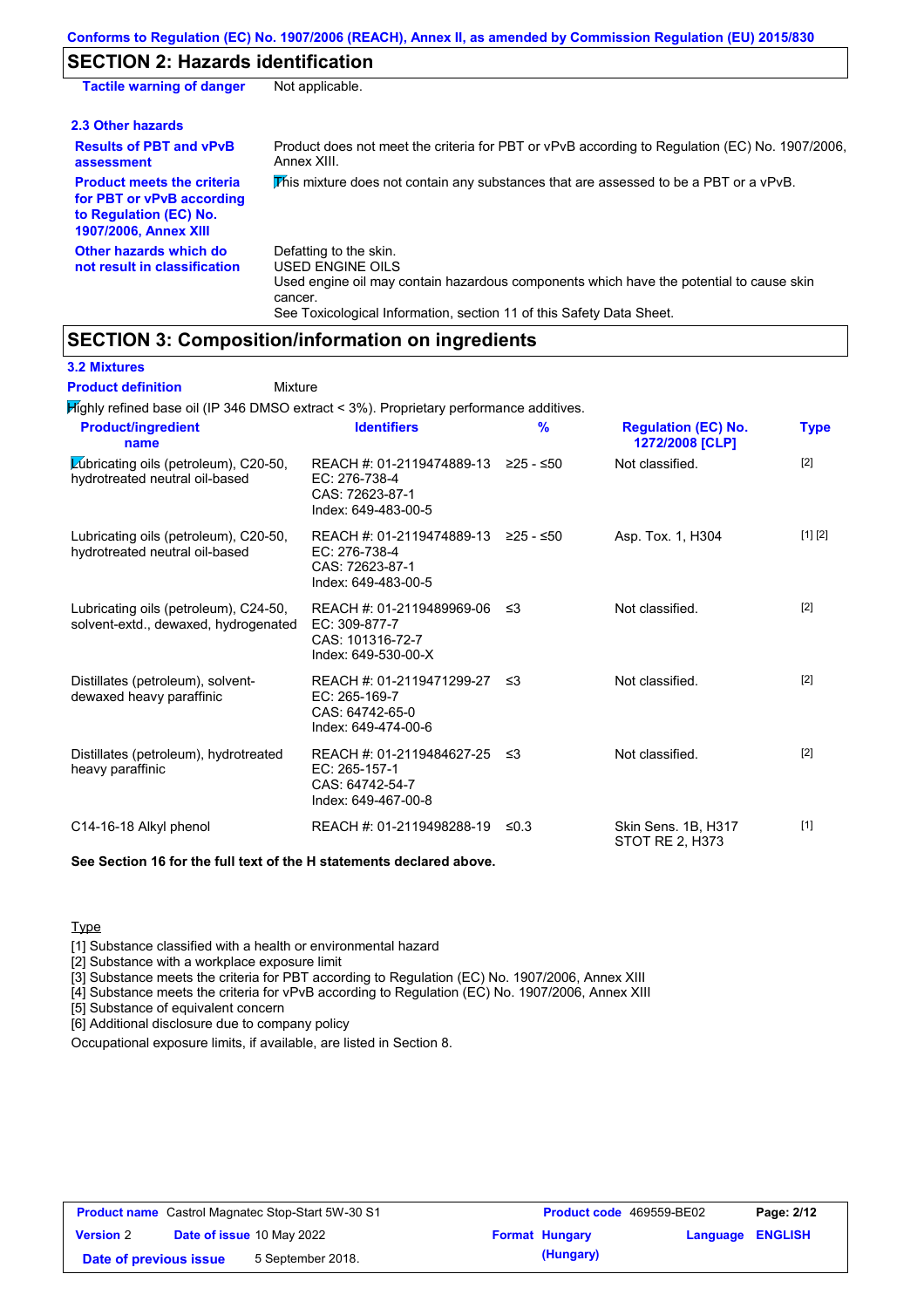# **SECTION 4: First aid measures**

| <b>4.1 Description of first aid measures</b> |                                                                                                                                                                                                                                                              |
|----------------------------------------------|--------------------------------------------------------------------------------------------------------------------------------------------------------------------------------------------------------------------------------------------------------------|
| <b>Eye contact</b>                           | In case of contact, immediately flush eyes with plenty of water for at least 15 minutes. Eyelids<br>should be held away from the eyeball to ensure thorough rinsing. Check for and remove any<br>contact lenses. Get medical attention.                      |
| <b>Skin contact</b>                          | Wash skin thoroughly with soap and water or use recognised skin cleanser. Remove<br>contaminated clothing and shoes. Wash clothing before reuse. Clean shoes thoroughly before<br>reuse. Get medical attention if irritation develops.                       |
| <b>Inhalation</b>                            | $\mathbf F$ inhaled, remove to fresh air. In case of inhalation of decomposition products in a fire,<br>symptoms may be delayed. The exposed person may need to be kept under medical<br>surveillance for 48 hours. Get medical attention if symptoms occur. |
| <b>Ingestion</b>                             | Do not induce vomiting unless directed to do so by medical personnel. Get medical attention if<br>symptoms occur.                                                                                                                                            |
| <b>Protection of first-aiders</b>            | No action shall be taken involving any personal risk or without suitable training.                                                                                                                                                                           |

### **4.2 Most important symptoms and effects, both acute and delayed**

See Section 11 for more detailed information on health effects and symptoms.

| <b>Potential acute health effects</b> |                                                                                                                            |
|---------------------------------------|----------------------------------------------------------------------------------------------------------------------------|
| <b>Inhalation</b>                     | <b>Exposure to decomposition products may cause a health hazard. Serious effects may be</b><br>delayed following exposure. |
| <b>Ingestion</b>                      | No known significant effects or critical hazards.                                                                          |
| <b>Skin contact</b>                   | Defatting to the skin. May cause skin dryness and irritation.                                                              |
| Eye contact                           | No known significant effects or critical hazards.                                                                          |
|                                       | Delayed and immediate effects as well as chronic effects from short and long-term exposure                                 |
| <b>Inhalation</b>                     | Overexposure to the inhalation of airborne droplets or aerosols may cause irritation of the<br>respiratory tract.          |
| <b>Ingestion</b>                      | Ingestion of large quantities may cause nausea and diarrhoea.                                                              |
| <b>Skin contact</b>                   | Prolonged or repeated contact can defat the skin and lead to irritation and/or dermatitis.                                 |
| Eye contact                           | Potential risk of transient stinging or redness if accidental eye contact occurs.                                          |

### **4.3 Indication of any immediate medical attention and special treatment needed**

Notes to physician **Treatment should in general be symptomatic and directed to relieving any effects.** In case of inhalation of decomposition products in a fire, symptoms may be delayed. The exposed person may need to be kept under medical surveillance for 48 hours.

# **SECTION 5: Firefighting measures**

| 5.1 Extinguishing media                                   |                                                                                                                                                                                                                                                                                                                                                                   |  |  |  |
|-----------------------------------------------------------|-------------------------------------------------------------------------------------------------------------------------------------------------------------------------------------------------------------------------------------------------------------------------------------------------------------------------------------------------------------------|--|--|--|
| <b>Suitable extinguishing</b><br>media                    | In case of fire, use foam, dry chemical or carbon dioxide extinguisher or spray.                                                                                                                                                                                                                                                                                  |  |  |  |
| <b>Unsuitable extinguishing</b><br>media                  | Do not use water jet. The use of a water jet may cause the fire to spread by splashing the<br>burning product.                                                                                                                                                                                                                                                    |  |  |  |
| 5.2 Special hazards arising from the substance or mixture |                                                                                                                                                                                                                                                                                                                                                                   |  |  |  |
| <b>Hazards from the</b><br>substance or mixture           | In a fire or if heated, a pressure increase will occur and the container may burst.                                                                                                                                                                                                                                                                               |  |  |  |
| <b>Hazardous combustion</b><br>products                   | Combustion products may include the following:<br>carbon oxides (CO, CO <sub>2</sub> ) (carbon monoxide, carbon dioxide)<br>metal oxide/oxides<br>nitrogen oxides (NO, NO <sub>2</sub> etc.)                                                                                                                                                                      |  |  |  |
| 5.3 Advice for firefighters                               |                                                                                                                                                                                                                                                                                                                                                                   |  |  |  |
| <b>Special precautions for</b><br>fire-fighters           | No action shall be taken involving any personal risk or without suitable training. Promptly<br>isolate the scene by removing all persons from the vicinity of the incident if there is a fire.                                                                                                                                                                    |  |  |  |
| <b>Special protective</b><br>equipment for fire-fighters  | Fire-fighters should wear appropriate protective equipment and self-contained breathing<br>apparatus (SCBA) with a full face-piece operated in positive pressure mode. Clothing for fire-<br>fighters (including helmets, protective boots and gloves) conforming to European standard EN<br>469 will provide a basic level of protection for chemical incidents. |  |  |  |

| <b>Product name</b> Castrol Magnatec Stop-Start 5W-30 S1 |  | <b>Product code</b> 469559-BE02  |  | Page: 3/12            |                         |  |
|----------------------------------------------------------|--|----------------------------------|--|-----------------------|-------------------------|--|
| <b>Version 2</b>                                         |  | <b>Date of issue 10 May 2022</b> |  | <b>Format Hungary</b> | <b>Language ENGLISH</b> |  |
| Date of previous issue                                   |  | 5 September 2018.                |  | (Hungary)             |                         |  |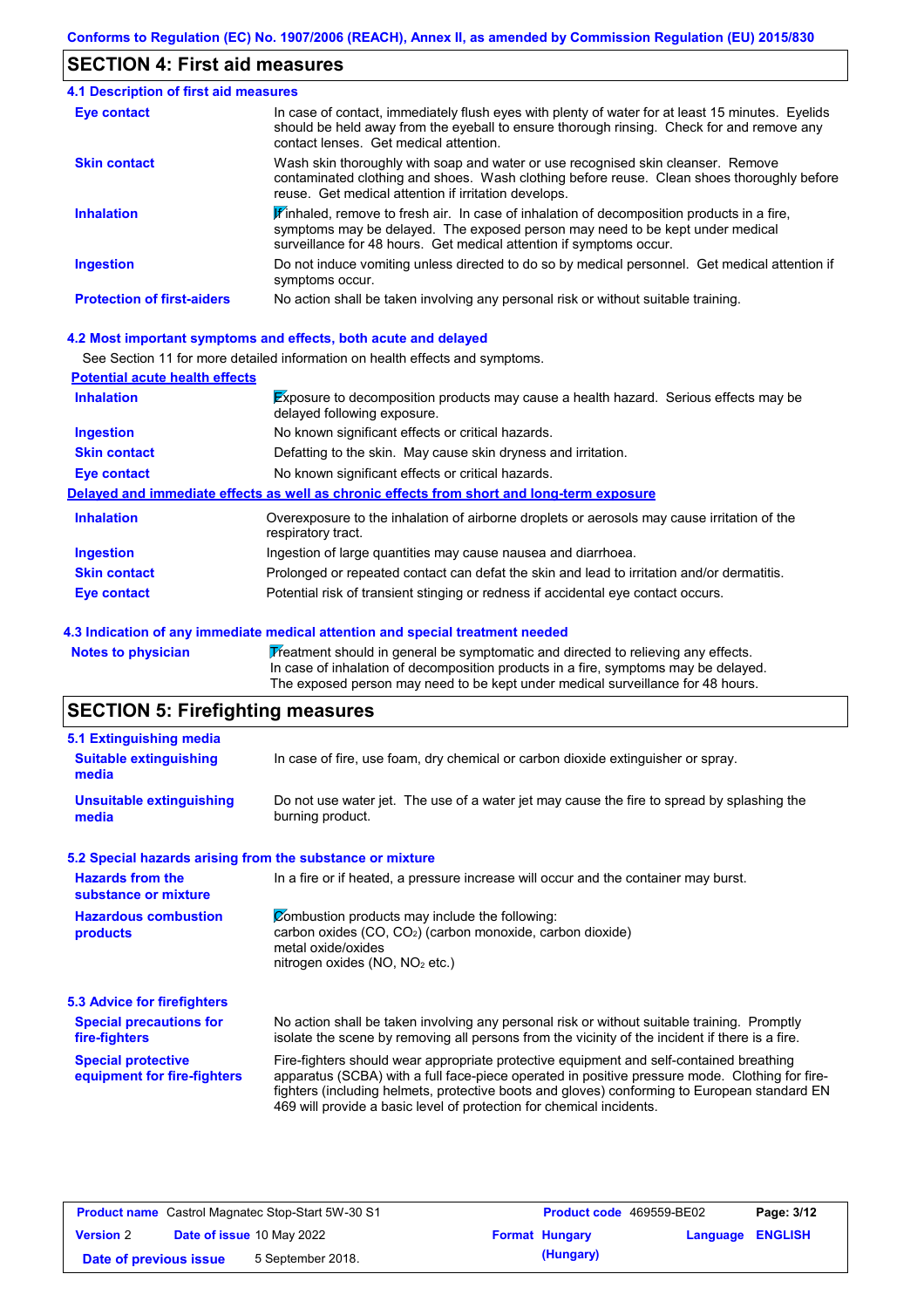# **SECTION 6: Accidental release measures**

|                                                          | 6.1 Personal precautions, protective equipment and emergency procedures                                                                                                                                                                                                                                                                                                                        |
|----------------------------------------------------------|------------------------------------------------------------------------------------------------------------------------------------------------------------------------------------------------------------------------------------------------------------------------------------------------------------------------------------------------------------------------------------------------|
| For non-emergency<br>personnel                           | No action shall be taken involving any personal risk or without suitable training. Evacuate<br>surrounding areas. Keep unnecessary and unprotected personnel from entering. Do not touch<br>or walk through spilt material. Floors may be slippery; use care to avoid falling. Put on<br>appropriate personal protective equipment.                                                            |
| For emergency responders                                 | If specialised clothing is required to deal with the spillage, take note of any information in<br>Section 8 on suitable and unsuitable materials. See also the information in "For non-<br>emergency personnel".                                                                                                                                                                               |
| <b>6.2 Environmental</b><br>precautions                  | Avoid dispersal of spilt material and runoff and contact with soil, waterways, drains and sewers.<br>Inform the relevant authorities if the product has caused environmental pollution (sewers,<br>waterways, soil or air).                                                                                                                                                                    |
| 6.3 Methods and material for containment and cleaning up |                                                                                                                                                                                                                                                                                                                                                                                                |
| <b>Small spill</b>                                       | Stop leak if without risk. Move containers from spill area. Absorb with an inert material and<br>place in an appropriate waste disposal container. Dispose of via a licensed waste disposal<br>contractor.                                                                                                                                                                                     |
| <b>Large spill</b>                                       | Stop leak if without risk. Move containers from spill area. Prevent entry into sewers, water<br>courses, basements or confined areas. Contain and collect spillage with non-combustible,<br>absorbent material e.g. sand, earth, vermiculite or diatomaceous earth and place in container<br>for disposal according to local regulations. Dispose of via a licensed waste disposal contractor. |
| 6.4 Reference to other<br><b>sections</b>                | See Section 1 for emergency contact information.<br>See Section 5 for firefighting measures.<br>See Section 8 for information on appropriate personal protective equipment.<br>See Section 12 for environmental precautions.<br>See Section 13 for additional waste treatment information.                                                                                                     |

# **SECTION 7: Handling and storage**

| 7.1 Precautions for safe handling                                                    |                                                                                                                                                                                                                                                                                                                                                                                                                                                                                          |
|--------------------------------------------------------------------------------------|------------------------------------------------------------------------------------------------------------------------------------------------------------------------------------------------------------------------------------------------------------------------------------------------------------------------------------------------------------------------------------------------------------------------------------------------------------------------------------------|
| <b>Protective measures</b>                                                           | Put on appropriate personal protective equipment.                                                                                                                                                                                                                                                                                                                                                                                                                                        |
| <b>Advice on general</b><br>occupational hygiene                                     | Eating, drinking and smoking should be prohibited in areas where this material is handled,<br>stored and processed. Wash thoroughly after handling. Remove contaminated clothing and<br>protective equipment before entering eating areas. See also Section 8 for additional<br>information on hygiene measures.                                                                                                                                                                         |
| <b>7.2 Conditions for safe</b><br>storage, including any<br><i>incompatibilities</i> | Store in accordance with local regulations. Store in a dry, cool and well-ventilated area, away<br>from incompatible materials (see Section 10). Keep away from heat and direct sunlight. Keep<br>container tightly closed and sealed until ready for use. Containers that have been opened must<br>be carefully resealed and kept upright to prevent leakage. Store and use only in equipment/<br>containers designed for use with this product. Do not store in unlabelled containers. |
| <b>Not suitable</b>                                                                  | Prolonged exposure to elevated temperature.                                                                                                                                                                                                                                                                                                                                                                                                                                              |
| 7.3 Specific end use(s)                                                              |                                                                                                                                                                                                                                                                                                                                                                                                                                                                                          |
| <b>Recommendations</b>                                                               | See section 1.2 and Exposure scenarios in annex, if applicable.                                                                                                                                                                                                                                                                                                                                                                                                                          |
|                                                                                      | <b>SECTION 8: Exposure controls/personal protection</b>                                                                                                                                                                                                                                                                                                                                                                                                                                  |
| <b>8.1 Control parameters</b>                                                        |                                                                                                                                                                                                                                                                                                                                                                                                                                                                                          |

| <b>Occupational exposure limits</b>                                                          |                                                                                                                                                                         |
|----------------------------------------------------------------------------------------------|-------------------------------------------------------------------------------------------------------------------------------------------------------------------------|
| <b>Product/ingredient name</b>                                                               | <b>Exposure limit values</b>                                                                                                                                            |
| Lubricating oils (petroleum), C20-50, hydrotreated<br>neutral oil-based                      | 25/2000. (IX.30) Ministry of Health and Ministry of Social and Family<br>Affairs Joint Decree (Hungary).<br>CEIL: 5 mg/m <sup>3</sup> Issued/Revised: 1/2002 Form: Mist |
| Lubricating oils (petroleum), C20-50, hydrotreated<br>neutral oil-based                      | 25/2000. (IX.30) Ministry of Health and Ministry of Social and Family<br>Affairs Joint Decree (Hungary).<br>CEIL: 5 mg/m <sup>3</sup> Issued/Revised: 1/2002 Form: Mist |
| Lubricating oils (petroleum), C24-50, solvent-extd.,<br>dewaxed, hydrogenated                | 25/2000. (IX.30) Ministry of Health and Ministry of Social and Family<br>Affairs Joint Decree (Hungary).<br>CEIL: 5 mg/m <sup>3</sup> Issued/Revised: 1/2002 Form: Mist |
| Distillates (petroleum), solvent-dewaxed heavy<br>paraffinic                                 | 25/2000. (IX.30) Ministry of Health and Ministry of Social and Family<br>Affairs Joint Decree (Hungary).                                                                |
| <b>Product name</b> Castrol Magnatec Stop-Start 5W-30 S1                                     | Page: 4/12<br><b>Product code</b> 469559-BE02                                                                                                                           |
| <b>Version 2</b><br>Date of issue 10 May 2022<br>5 September 2018.<br>Date of previous issue | <b>ENGLISH</b><br><b>Format Hungary</b><br>Language<br>(Hungary)                                                                                                        |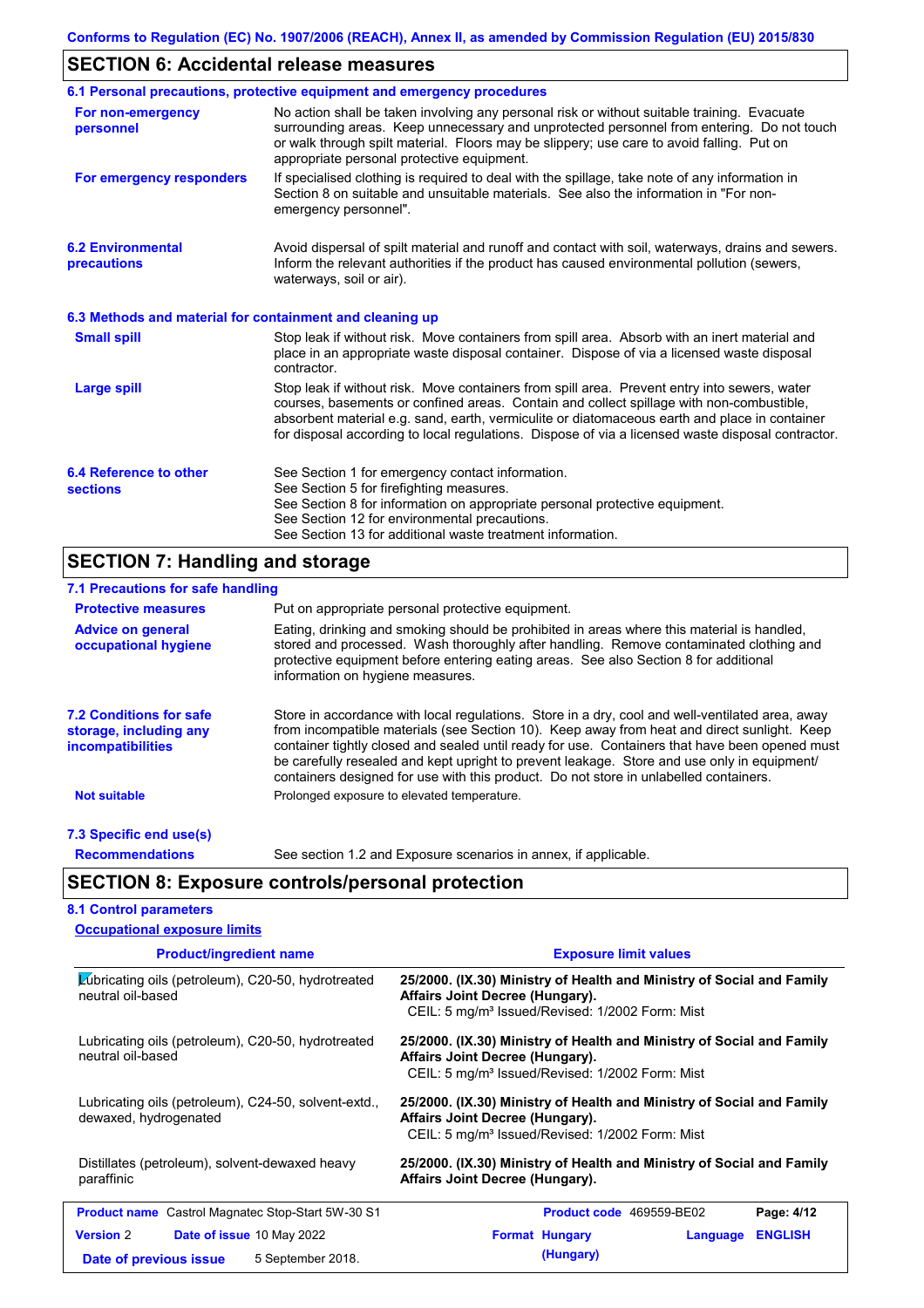# **SECTION 8: Exposure controls/personal protection**

CEIL: 5 mg/m<sup>3</sup> Issued/Revised: 1/2002 Form: Mist

Distillates (petroleum), hydrotreated heavy paraffinic **25/2000. (IX.30) Ministry of Health and Ministry of Social and Family Affairs Joint Decree (Hungary).**

CEIL: 5 mg/m<sup>3</sup> Issued/Revised: 1/2002 Form: Mist

Whilst specific OELs for certain components may be shown in this section, other components may be present in any mist, vapour or dust produced. Therefore, the specific OELs may not be applicable to the product as a whole and are provided for guidance only.

**Recommended monitoring procedures**

If this product contains ingredients with exposure limits, personal, workplace atmosphere or biological monitoring may be required to determine the effectiveness of the ventilation or other control measures and/or the necessity to use respiratory protective equipment. Reference should be made to monitoring standards, such as the following: European Standard EN 689 (Workplace atmospheres - Guidance for the assessment of exposure by inhalation to chemical agents for comparison with limit values and measurement strategy) European Standard EN 14042 (Workplace atmospheres - Guide for the application and use of procedures for the assessment of exposure to chemical and biological agents) European Standard EN 482 (Workplace atmospheres - General requirements for the performance of procedures for the measurement of chemical agents) Reference to national guidance documents for methods for the determination of hazardous substances will also be required.

## **Derived No Effect Level**

No DNELs/DMELs available.

#### **Predicted No Effect Concentration**

No PNECs available

| <b>8.2 Exposure controls</b>               |                                                                                                                                                                                                                                                                                                                                                                                                                                                                                                                                                                                                                                                                                                                                                                                                                                                                                                                                                                                                         |
|--------------------------------------------|---------------------------------------------------------------------------------------------------------------------------------------------------------------------------------------------------------------------------------------------------------------------------------------------------------------------------------------------------------------------------------------------------------------------------------------------------------------------------------------------------------------------------------------------------------------------------------------------------------------------------------------------------------------------------------------------------------------------------------------------------------------------------------------------------------------------------------------------------------------------------------------------------------------------------------------------------------------------------------------------------------|
| <b>Appropriate engineering</b><br>controls | Provide exhaust ventilation or other engineering controls to keep the relevant airborne<br>concentrations below their respective occupational exposure limits.<br>All activities involving chemicals should be assessed for their risks to health, to ensure<br>exposures are adequately controlled. Personal protective equipment should only be considered<br>after other forms of control measures (e.g. engineering controls) have been suitably evaluated.<br>Personal protective equipment should conform to appropriate standards, be suitable for use, be<br>kept in good condition and properly maintained.<br>Your supplier of personal protective equipment should be consulted for advice on selection and<br>appropriate standards. For further information contact your national organisation for standards.<br>The final choice of protective equipment will depend upon a risk assessment. It is important to<br>ensure that all items of personal protective equipment are compatible. |
| <b>Individual protection measures</b>      |                                                                                                                                                                                                                                                                                                                                                                                                                                                                                                                                                                                                                                                                                                                                                                                                                                                                                                                                                                                                         |
| <b>Hygiene measures</b>                    | Wash hands, forearms and face thoroughly after handling chemical products, before eating,<br>smoking and using the lavatory and at the end of the working period. Ensure that eyewash<br>stations and safety showers are close to the workstation location.                                                                                                                                                                                                                                                                                                                                                                                                                                                                                                                                                                                                                                                                                                                                             |
| <b>Respiratory protection</b>              | In case of insufficient ventilation, wear suitable respiratory equipment.<br>The correct choice of respiratory protection depends upon the chemicals being handled, the<br>conditions of work and use, and the condition of the respiratory equipment. Safety procedures<br>should be developed for each intended application. Respiratory protection equipment should<br>therefore be chosen in consultation with the supplier/manufacturer and with a full assessment<br>of the working conditions.                                                                                                                                                                                                                                                                                                                                                                                                                                                                                                   |
| <b>Eye/face protection</b>                 | Safety glasses with side shields.                                                                                                                                                                                                                                                                                                                                                                                                                                                                                                                                                                                                                                                                                                                                                                                                                                                                                                                                                                       |
| <b>Skin protection</b>                     |                                                                                                                                                                                                                                                                                                                                                                                                                                                                                                                                                                                                                                                                                                                                                                                                                                                                                                                                                                                                         |
| <b>Hand protection</b>                     | <b>General Information:</b>                                                                                                                                                                                                                                                                                                                                                                                                                                                                                                                                                                                                                                                                                                                                                                                                                                                                                                                                                                             |
|                                            | Because specific work environments and material handling practices vary, safety procedures<br>should be developed for each intended application. The correct choice of protective gloves<br>depends upon the chemicals being handled, and the conditions of work and use. Most gloves<br>provide protection for only a limited time before they must be discarded and replaced (even the<br>best chemically resistant gloves will break down after repeated chemical exposures).                                                                                                                                                                                                                                                                                                                                                                                                                                                                                                                        |
|                                            | Gloves should be chosen in consultation with the supplier / manufacturer and taking account of<br>a full assessment of the working conditions.                                                                                                                                                                                                                                                                                                                                                                                                                                                                                                                                                                                                                                                                                                                                                                                                                                                          |
|                                            | Recommended: Nitrile gloves.<br><b>Breakthrough time:</b>                                                                                                                                                                                                                                                                                                                                                                                                                                                                                                                                                                                                                                                                                                                                                                                                                                                                                                                                               |
|                                            | Breakthrough time data are generated by glove manufacturers under laboratory test conditions<br>and represent how long a glove can be expected to provide effective permeation resistance. It<br>is important when following breakthrough time recommendations that actual workplace<br>conditions are taken into account. Always consult with your glove supplier for up-to-date                                                                                                                                                                                                                                                                                                                                                                                                                                                                                                                                                                                                                       |

|                        | <b>Product name</b> Castrol Magnatec Stop-Start 5W-30 S1 | <b>Product code</b> 469559-BE02 |                         | Page: 5/12 |
|------------------------|----------------------------------------------------------|---------------------------------|-------------------------|------------|
| <b>Version</b> 2       | <b>Date of issue 10 May 2022</b>                         | <b>Format Hungary</b>           | <b>Language ENGLISH</b> |            |
| Date of previous issue | 5 September 2018.                                        | (Hungary)                       |                         |            |

technical information on breakthrough times for the recommended glove type.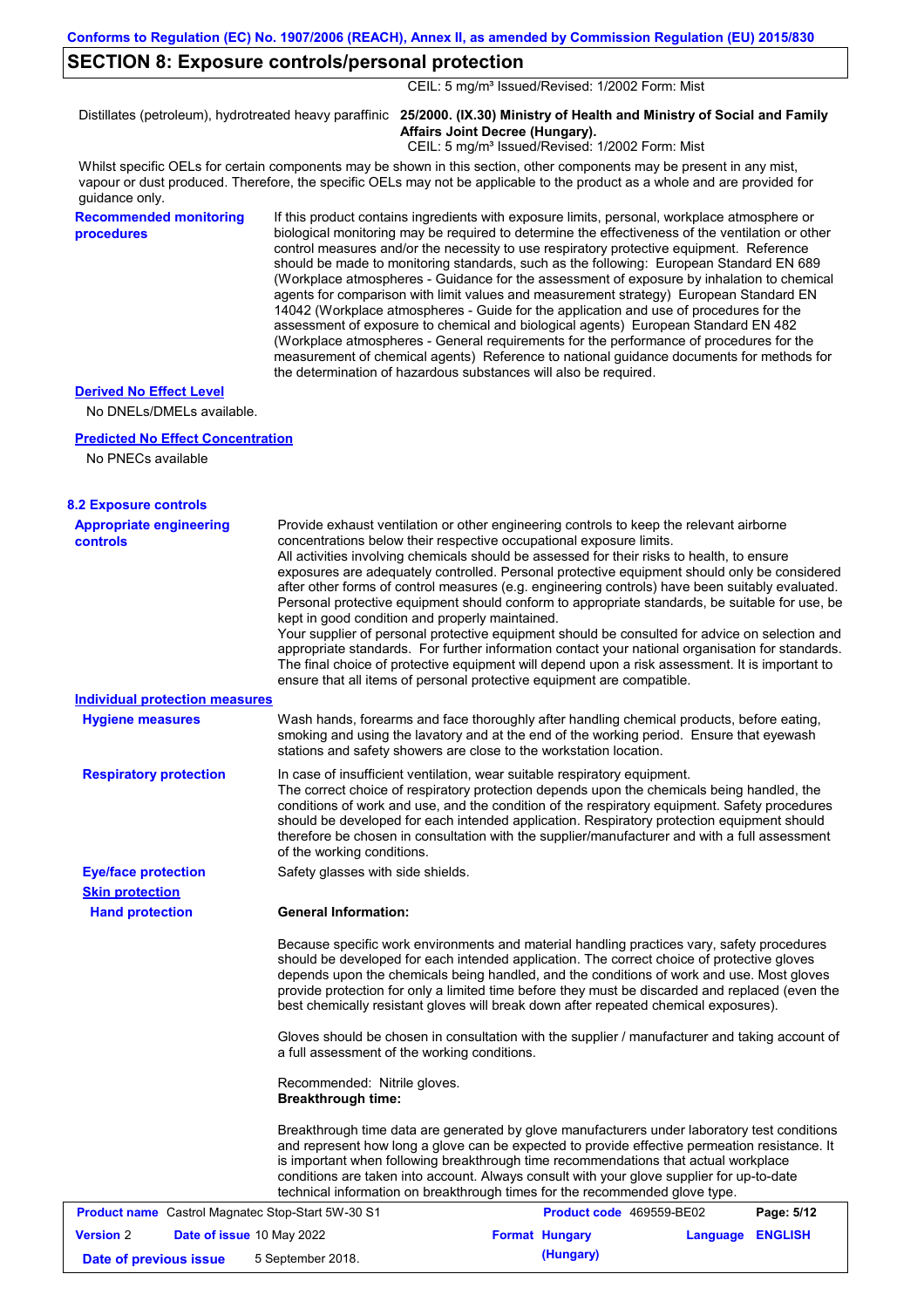# **SECTION 8: Exposure controls/personal protection**

Our recommendations on the selection of gloves are as follows:

Continuous contact:

|                                           | Gloves with a minimum breakthrough time of 240 minutes, or >480 minutes if suitable gloves<br>can be obtained.<br>If suitable gloves are not available to offer that level of protection, gloves with shorter<br>breakthrough times may be acceptable as long as appropriate glove maintenance and<br>replacement regimes are determined and adhered to.                                                                                                                                                                                                                                                                                                                              |
|-------------------------------------------|---------------------------------------------------------------------------------------------------------------------------------------------------------------------------------------------------------------------------------------------------------------------------------------------------------------------------------------------------------------------------------------------------------------------------------------------------------------------------------------------------------------------------------------------------------------------------------------------------------------------------------------------------------------------------------------|
|                                           | Short-term / splash protection:                                                                                                                                                                                                                                                                                                                                                                                                                                                                                                                                                                                                                                                       |
|                                           | Recommended breakthrough times as above.<br>It is recognised that for short-term, transient exposures, gloves with shorter breakthrough times<br>may commonly be used. Therefore, appropriate maintenance and replacement regimes must<br>be determined and rigorously followed.                                                                                                                                                                                                                                                                                                                                                                                                      |
|                                           | <b>Glove Thickness:</b>                                                                                                                                                                                                                                                                                                                                                                                                                                                                                                                                                                                                                                                               |
|                                           | For general applications, we recommend gloves with a thickness typically greater than 0.35 mm.                                                                                                                                                                                                                                                                                                                                                                                                                                                                                                                                                                                        |
|                                           | It should be emphasised that glove thickness is not necessarily a good predictor of glove<br>resistance to a specific chemical, as the permeation efficiency of the glove will be dependent<br>on the exact composition of the glove material. Therefore, glove selection should also be based<br>on consideration of the task requirements and knowledge of breakthrough times.<br>Glove thickness may also vary depending on the glove manufacturer, the glove type and the<br>glove model. Therefore, the manufacturers' technical data should always be taken into account<br>to ensure selection of the most appropriate glove for the task.                                     |
|                                           | Note: Depending on the activity being conducted, gloves of varying thickness may be required<br>for specific tasks. For example:                                                                                                                                                                                                                                                                                                                                                                                                                                                                                                                                                      |
|                                           | • Thinner gloves (down to 0.1 mm or less) may be required where a high degree of manual<br>dexterity is needed. However, these gloves are only likely to give short duration protection and<br>would normally be just for single use applications, then disposed of.                                                                                                                                                                                                                                                                                                                                                                                                                  |
|                                           | • Thicker gloves (up to 3 mm or more) may be required where there is a mechanical (as well<br>as a chemical) risk i.e. where there is abrasion or puncture potential.                                                                                                                                                                                                                                                                                                                                                                                                                                                                                                                 |
| <b>Skin and body</b>                      | Use of protective clothing is good industrial practice.<br>Personal protective equipment for the body should be selected based on the task being<br>performed and the risks involved and should be approved by a specialist before handling this<br>product.<br>Cotton or polyester/cotton overalls will only provide protection against light superficial<br>contamination that will not soak through to the skin. Overalls should be laundered on a regular<br>basis. When the risk of skin exposure is high (e.g. when cleaning up spillages or if there is a<br>risk of splashing) then chemical resistant aprons and/or impervious chemical suits and boots<br>will be required. |
| <b>Refer to standards:</b>                | Respiratory protection: EN 529<br>Gloves: EN 420, EN 374<br>Eye protection: EN 166<br>Filtering half-mask: EN 149<br>Filtering half-mask with valve: EN 405<br>Half-mask: EN 140 plus filter<br>Full-face mask: EN 136 plus filter<br>Particulate filters: EN 143<br>Gas/combined filters: EN 14387                                                                                                                                                                                                                                                                                                                                                                                   |
| <b>Environmental exposure</b><br>controls | Emissions from ventilation or work process equipment should be checked to ensure they<br>comply with the requirements of environmental protection legislation. In some cases, fume<br>scrubbers, filters or engineering modifications to the process equipment will be necessary to<br>reduce emissions to acceptable levels.                                                                                                                                                                                                                                                                                                                                                         |

| <b>Product name</b> Castrol Magnatec Stop-Start 5W-30 S1 |                                  | Product code 469559-BE02 |                       | Page: 6/12              |  |
|----------------------------------------------------------|----------------------------------|--------------------------|-----------------------|-------------------------|--|
| <b>Version 2</b>                                         | <b>Date of issue 10 May 2022</b> |                          | <b>Format Hungary</b> | <b>Language ENGLISH</b> |  |
| Date of previous issue                                   |                                  | 5 September 2018.        | (Hungary)             |                         |  |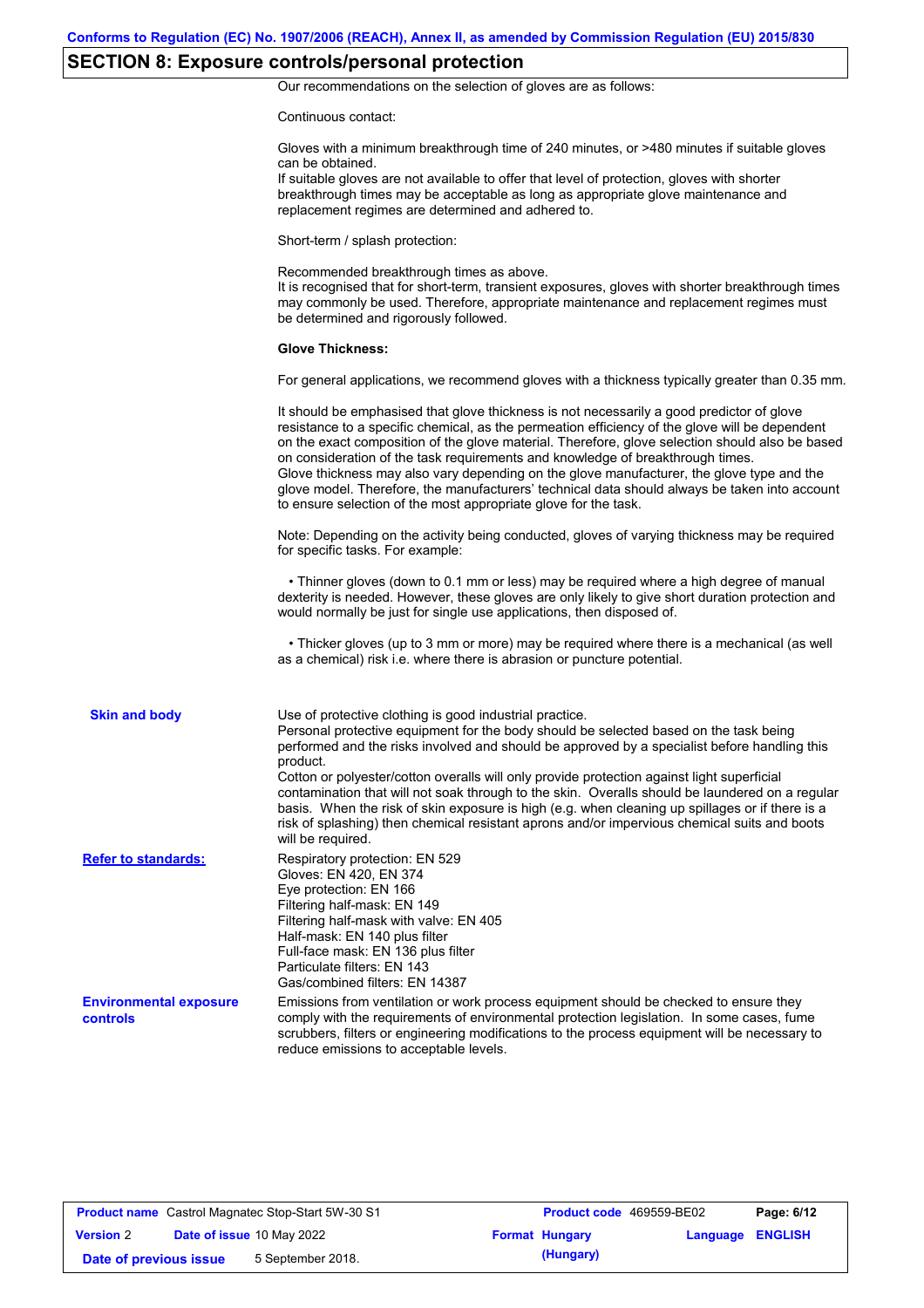# **SECTION 9: Physical and chemical properties**

The conditions of measurement of all properties are at standard temperature and pressure unless otherwise indicated.

## **9.1 Information on basic physical and chemical properties**

| <b>Appearance</b>                               |                                              |
|-------------------------------------------------|----------------------------------------------|
| <b>Physical state</b>                           | Liquid.                                      |
| <b>Colour</b>                                   | Amber. [Light]                               |
| <b>Odour</b>                                    | Not available.                               |
| <b>Odour threshold</b>                          | Not available.                               |
| pH                                              | Mot applicable.                              |
| <b>Melting point/freezing point</b>             | Not available.                               |
| Initial boiling point and boiling<br>range      | Not available.                               |
| <b>Pour point</b>                               | -46 °C                                       |
| <b>Flash point</b>                              | Closed cup: 209°C (408.2°F) [Pensky-Martens] |
| <b>Evaporation rate</b>                         | Not available.                               |
| <b>Flammability (solid, gas)</b>                | Not available.                               |
| Upper/lower flammability or<br>explosive limits | Not available.                               |

**Vapour pressure**

**9.2 Other information**

No additional information.

Not available.

|                                                   |                                                                                                                            | Vapour Pressure at 20°C |          |                    | Vapour pressure at 50°C |                |               |
|---------------------------------------------------|----------------------------------------------------------------------------------------------------------------------------|-------------------------|----------|--------------------|-------------------------|----------------|---------------|
|                                                   | <b>Ingredient name</b>                                                                                                     | mm Hg kPa               |          | <b>Method</b>      | mm<br>Hg                | kPa            | <b>Method</b> |
|                                                   | <b>L</b> úbricating oils<br>(petroleum), C20-50,<br>hydrotreated neutral oil-<br>based                                     | < 0.08                  | < 0.011  | <b>ASTM D 5191</b> |                         |                |               |
|                                                   | Lubricating oils<br>(petroleum), C20-50,<br>hydrotreated neutral oil-<br>based                                             | < 0.08                  | < 0.011  | <b>ASTM D 5191</b> |                         |                |               |
|                                                   | bis(nonylphenyl)amine                                                                                                      | < 0.01                  | < 0.0013 | EU A.4             | 0                       | 0              | EU A.4        |
|                                                   | Distillates (petroleum),<br>solvent-dewaxed<br>heavy paraffinic                                                            | < 0.08                  | < 0.011  | <b>ASTM D 5191</b> |                         |                |               |
|                                                   | Distillates (petroleum),<br>hydrotreated heavy<br>paraffinic                                                               | < 0.08                  | < 0.011  | <b>ASTM D 5191</b> |                         |                |               |
| <b>Vapour density</b>                             | Not available.                                                                                                             |                         |          |                    |                         |                |               |
| <b>Relative density</b>                           | Not available.                                                                                                             |                         |          |                    |                         |                |               |
| <b>Density</b>                                    | <1000 kg/m <sup>3</sup> (<1 g/cm <sup>3</sup> ) at 15 <sup>°</sup> C                                                       |                         |          |                    |                         |                |               |
| <b>Solubility(ies)</b>                            | insoluble in water.                                                                                                        |                         |          |                    |                         |                |               |
| <b>Partition coefficient: n-octanol/</b><br>water | Not applicable.                                                                                                            |                         |          |                    |                         |                |               |
| <b>Auto-ignition temperature</b>                  | <b>Ingredient name</b>                                                                                                     |                         | °C       | °F                 |                         | <b>Method</b>  |               |
|                                                   | bis(nonylphenyl)amine                                                                                                      |                         | 440      | 824                |                         | <b>EU A.15</b> |               |
| <b>Decomposition temperature</b>                  | Not available.                                                                                                             |                         |          |                    |                         |                |               |
| <b>Viscosity</b>                                  | Kinematic: 59.9 mm <sup>2</sup> /s (59.9 cSt) at 40°C<br>Kinematic: 10.3 mm <sup>2</sup> /s (10.3 cSt) at 100 $^{\circ}$ C |                         |          |                    |                         |                |               |
| <b>Explosive properties</b>                       | Not available.                                                                                                             |                         |          |                    |                         |                |               |
| <b>Oxidising properties</b>                       | Not available.                                                                                                             |                         |          |                    |                         |                |               |
| <b>Particle characteristics</b>                   |                                                                                                                            |                         |          |                    |                         |                |               |
| <b>Median particle size</b>                       | Not applicable.                                                                                                            |                         |          |                    |                         |                |               |

## **Product name** Castrol Magnatec Stop-Start 5W-30 S1 **Product code** 469559-BE02 **Page: 7/12 Version** 2 **Date of issue** 10 May 2022 **Format Hungary Language ENGLISH Date of previous issue** 5 September 2018. **(Hungary)** (Hungary)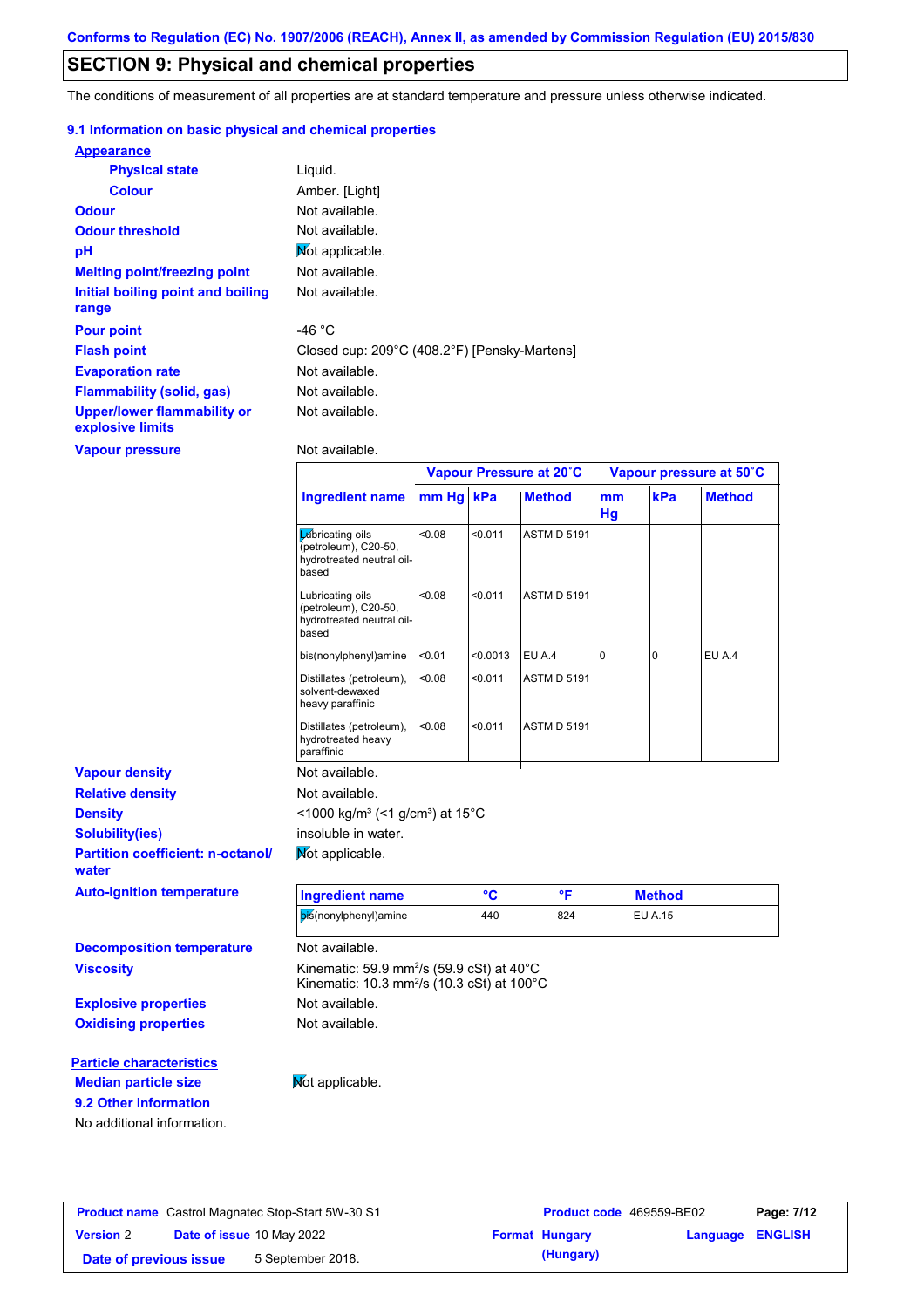| <b>SECTION 10: Stability and reactivity</b>     |                                                                                                                                                                         |  |  |  |
|-------------------------------------------------|-------------------------------------------------------------------------------------------------------------------------------------------------------------------------|--|--|--|
| <b>10.1 Reactivity</b>                          | No specific test data available for this product. Refer to Conditions to avoid and Incompatible<br>materials for additional information.                                |  |  |  |
| <b>10.2 Chemical stability</b>                  | The product is stable.                                                                                                                                                  |  |  |  |
| 10.3 Possibility of<br>hazardous reactions      | Under normal conditions of storage and use, hazardous reactions will not occur.<br>Under normal conditions of storage and use, hazardous polymerisation will not occur. |  |  |  |
| <b>10.4 Conditions to avoid</b>                 | Avoid all possible sources of ignition (spark or flame).                                                                                                                |  |  |  |
| <b>10.5 Incompatible materials</b>              | Reactive or incompatible with the following materials: oxidising materials.                                                                                             |  |  |  |
| <b>10.6 Hazardous</b><br>decomposition products | Under normal conditions of storage and use, hazardous decomposition products should not be<br>produced.                                                                 |  |  |  |

# **SECTION 11: Toxicological information**

# **11.1 Information on toxicological effects**

|  | <b>Acute toxicity estimates</b> |
|--|---------------------------------|
|  |                                 |

| <b>Product/ingredient name</b>                                                             |                                                                                                                                                                                                                                                                                                                                                                                                                 | Oral (mg/<br>kg)                                                                            | <b>Dermal</b><br>(mg/kg) | <b>Inhalation</b><br>(gases)<br>(ppm) | <b>Inhalation</b><br>(vapours)<br>(mg/l) | <b>Inhalation</b><br>(dusts)<br>and mists)<br>(mg/l) |  |
|--------------------------------------------------------------------------------------------|-----------------------------------------------------------------------------------------------------------------------------------------------------------------------------------------------------------------------------------------------------------------------------------------------------------------------------------------------------------------------------------------------------------------|---------------------------------------------------------------------------------------------|--------------------------|---------------------------------------|------------------------------------------|------------------------------------------------------|--|
| Long chain alkyl phenol                                                                    |                                                                                                                                                                                                                                                                                                                                                                                                                 | 2500                                                                                        | N/A                      | N/A                                   | N/A                                      | N/A                                                  |  |
| <b>Information on likely</b><br>routes of exposure                                         | Routes of entry anticipated: Dermal, Inhalation.                                                                                                                                                                                                                                                                                                                                                                |                                                                                             |                          |                                       |                                          |                                                      |  |
| <b>Potential acute health effects</b>                                                      |                                                                                                                                                                                                                                                                                                                                                                                                                 |                                                                                             |                          |                                       |                                          |                                                      |  |
| <b>Inhalation</b>                                                                          | Exposure to decomposition products may cause a health hazard. Serious effects may be<br>delayed following exposure.                                                                                                                                                                                                                                                                                             |                                                                                             |                          |                                       |                                          |                                                      |  |
| <b>Ingestion</b>                                                                           | No known significant effects or critical hazards.                                                                                                                                                                                                                                                                                                                                                               |                                                                                             |                          |                                       |                                          |                                                      |  |
| <b>Skin contact</b>                                                                        | Defatting to the skin. May cause skin dryness and irritation.                                                                                                                                                                                                                                                                                                                                                   |                                                                                             |                          |                                       |                                          |                                                      |  |
| <b>Eye contact</b>                                                                         | No known significant effects or critical hazards.                                                                                                                                                                                                                                                                                                                                                               |                                                                                             |                          |                                       |                                          |                                                      |  |
| <b>Symptoms related to the physical, chemical and toxicological characteristics</b>        |                                                                                                                                                                                                                                                                                                                                                                                                                 |                                                                                             |                          |                                       |                                          |                                                      |  |
| <b>Inhalation</b>                                                                          | No specific data.                                                                                                                                                                                                                                                                                                                                                                                               |                                                                                             |                          |                                       |                                          |                                                      |  |
| <b>Ingestion</b>                                                                           | No specific data.                                                                                                                                                                                                                                                                                                                                                                                               |                                                                                             |                          |                                       |                                          |                                                      |  |
| <b>Skin contact</b>                                                                        | irritation<br>dryness<br>cracking                                                                                                                                                                                                                                                                                                                                                                               | Adverse symptoms may include the following:                                                 |                          |                                       |                                          |                                                      |  |
| <b>Eye contact</b>                                                                         | No specific data.                                                                                                                                                                                                                                                                                                                                                                                               |                                                                                             |                          |                                       |                                          |                                                      |  |
| Delayed and immediate effects as well as chronic effects from short and long-term exposure |                                                                                                                                                                                                                                                                                                                                                                                                                 |                                                                                             |                          |                                       |                                          |                                                      |  |
| <b>Inhalation</b>                                                                          | respiratory tract.                                                                                                                                                                                                                                                                                                                                                                                              | Overexposure to the inhalation of airborne droplets or aerosols may cause irritation of the |                          |                                       |                                          |                                                      |  |
| <b>Ingestion</b>                                                                           | Ingestion of large quantities may cause nausea and diarrhoea.                                                                                                                                                                                                                                                                                                                                                   |                                                                                             |                          |                                       |                                          |                                                      |  |
| <b>Skin contact</b>                                                                        | Prolonged or repeated contact can defat the skin and lead to irritation and/or dermatitis.                                                                                                                                                                                                                                                                                                                      |                                                                                             |                          |                                       |                                          |                                                      |  |
| <b>Eye contact</b>                                                                         | Potential risk of transient stinging or redness if accidental eye contact occurs.                                                                                                                                                                                                                                                                                                                               |                                                                                             |                          |                                       |                                          |                                                      |  |
| <b>Potential chronic health effects</b>                                                    |                                                                                                                                                                                                                                                                                                                                                                                                                 |                                                                                             |                          |                                       |                                          |                                                      |  |
| General                                                                                    | <b>USED ENGINE OILS</b><br>Combustion products resulting from the operation of internal combustion engines contaminate<br>engine oils during use. Used engine oil may contain hazardous components which have the<br>potential to cause skin cancer. Frequent or prolonged contact with all types and makes of used<br>engine oil must therefore be avoided and a high standard of personal hygiene maintained. |                                                                                             |                          |                                       |                                          |                                                      |  |
| <b>Carcinogenicity</b>                                                                     | No known significant effects or critical hazards.                                                                                                                                                                                                                                                                                                                                                               |                                                                                             |                          |                                       |                                          |                                                      |  |
| <b>Mutagenicity</b>                                                                        | No known significant effects or critical hazards.                                                                                                                                                                                                                                                                                                                                                               |                                                                                             |                          |                                       |                                          |                                                      |  |
| <b>Developmental effects</b>                                                               | No known significant effects or critical hazards.                                                                                                                                                                                                                                                                                                                                                               |                                                                                             |                          |                                       |                                          |                                                      |  |
| <b>Fertility effects</b>                                                                   | No known significant effects or critical hazards.                                                                                                                                                                                                                                                                                                                                                               |                                                                                             |                          |                                       |                                          |                                                      |  |

| <b>Product name</b> Castrol Magnatec Stop-Start 5W-30 S1 |  |                                  | <b>Product code</b> 469559-BE02 |                       | Page: 8/12              |  |
|----------------------------------------------------------|--|----------------------------------|---------------------------------|-----------------------|-------------------------|--|
| <b>Version 2</b>                                         |  | <b>Date of issue 10 May 2022</b> |                                 | <b>Format Hungary</b> | <b>Language ENGLISH</b> |  |
| Date of previous issue                                   |  | 5 September 2018.                |                                 | (Hungary)             |                         |  |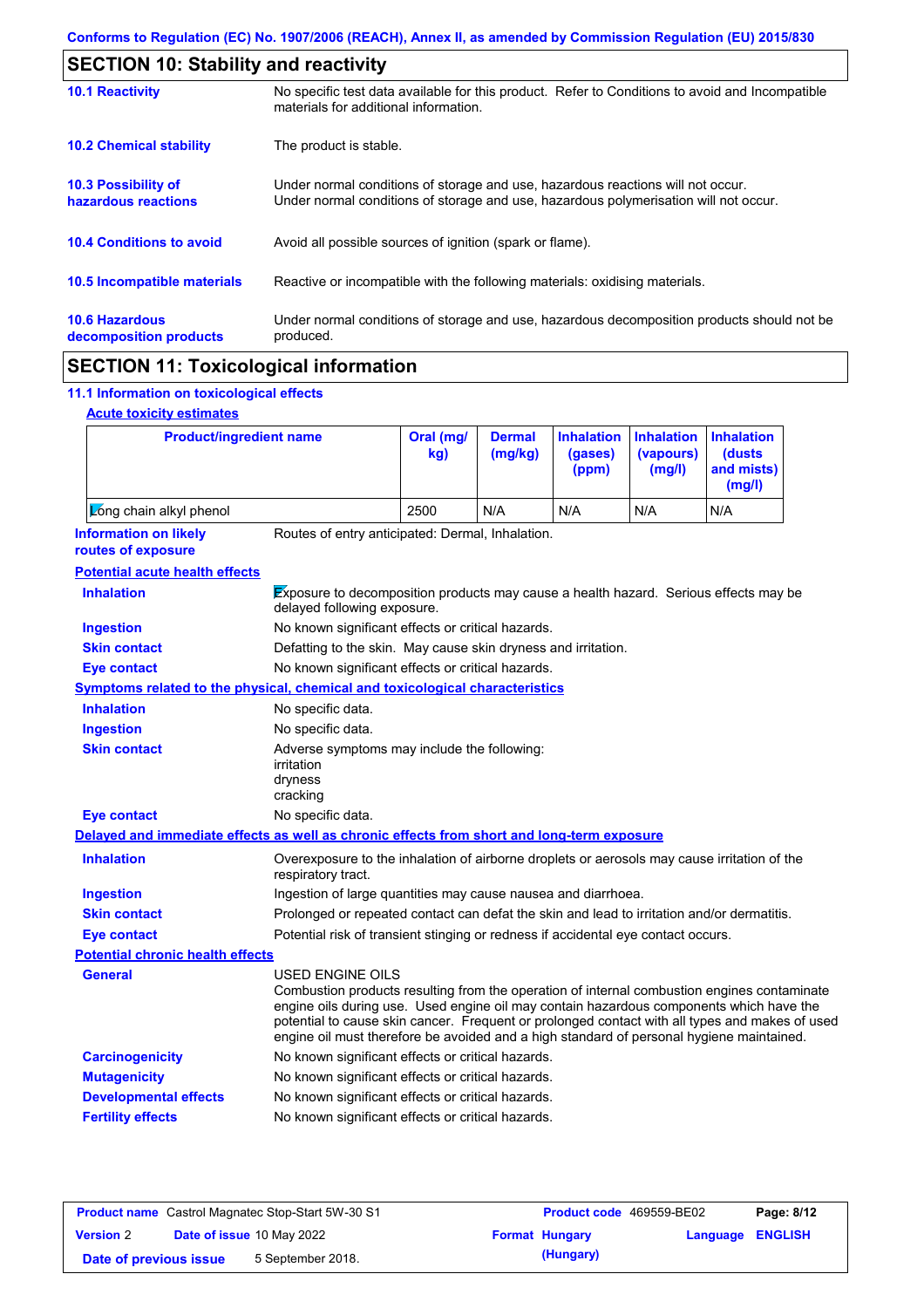## **SECTION 12: Ecological information**

## **12.1 Toxicity**

**Environmental hazards** Not classified as dangerous

### **12.2 Persistence and degradability**

Expected to be biodegradable.

### **12.3 Bioaccumulative potential**

This product is not expected to bioaccumulate through food chains in the environment.

| <b>12.4 Mobility in soil</b>                                  |                                                                      |
|---------------------------------------------------------------|----------------------------------------------------------------------|
| <b>Soil/water partition</b><br>coefficient (K <sub>oc</sub> ) | Not available.                                                       |
| <b>Mobility</b>                                               | Spillages may penetrate the soil causing ground water contamination. |

## **12.5 Results of PBT and vPvB assessment**

Product does not meet the criteria for PBT or vPvB according to Regulation (EC) No. 1907/2006, Annex XIII.

### **12.6 Other adverse effects**

| <b>Other ecological information</b> | Spills may form a film on water surfaces causing physical damage to organisms. Oxygen |
|-------------------------------------|---------------------------------------------------------------------------------------|
|                                     | transfer could also be impaired.                                                      |

## **SECTION 13: Disposal considerations**

### **13.1 Waste treatment methods**

## **Product**

**Methods of disposal**

Where possible, arrange for product to be recycled. Dispose of via an authorised person/ licensed waste disposal contractor in accordance with local regulations.

## **Hazardous waste** Yes.

### **European waste catalogue (EWC)**

| Waste code | <b>Waste designation</b>                                         |
|------------|------------------------------------------------------------------|
| $130205*$  | Imineral-based non-chlorinated engine, gear and lubricating oils |

However, deviation from the intended use and/or the presence of any potential contaminants may require an alternative waste disposal code to be assigned by the end user.

### **Packaging**

| <b>Methods of disposal</b> | Where possible, arrange for product to be recycled. Dispose of via an authorised person/<br>licensed waste disposal contractor in accordance with local regulations.                                                                    |
|----------------------------|-----------------------------------------------------------------------------------------------------------------------------------------------------------------------------------------------------------------------------------------|
| <b>Special precautions</b> | This material and its container must be disposed of in a safe way. Empty containers or liners<br>may retain some product residues. Avoid dispersal of spilt material and runoff and contact with<br>soil, waterways, drains and sewers. |
| <b>References</b>          | Commission 2014/955/EU<br>Directive 2008/98/EC                                                                                                                                                                                          |

# **SECTION 14: Transport information**

|                                           | <b>ADR/RID</b>                                    | <b>ADN</b>     | <b>IMDG</b>              | <b>IATA</b>                       |
|-------------------------------------------|---------------------------------------------------|----------------|--------------------------|-----------------------------------|
| 14.1 UN number                            | Not regulated.                                    | Not regulated. | Not regulated.           | Not regulated.                    |
| 14.2 UN proper<br>shipping name           |                                                   | ٠              |                          |                                   |
| <b>14.3 Transport</b><br>hazard class(es) |                                                   |                |                          |                                   |
| 14.4 Packing<br>group                     |                                                   |                |                          |                                   |
| 14.5<br><b>Environmental</b><br>hazards   | lNo.                                              | No.            | No.                      | No.                               |
|                                           | Product name Castrol Magnatec Stop-Start 5W-30 S1 |                | Product code 469559-BE02 | Page: 9/12                        |
| <b>Version 2</b>                          | Date of issue 10 May 2022                         |                | <b>Format Hungary</b>    | <b>ENGLISH</b><br><b>Language</b> |
| Date of previous issue                    | 5 September 2018.                                 |                | (Hungary)                |                                   |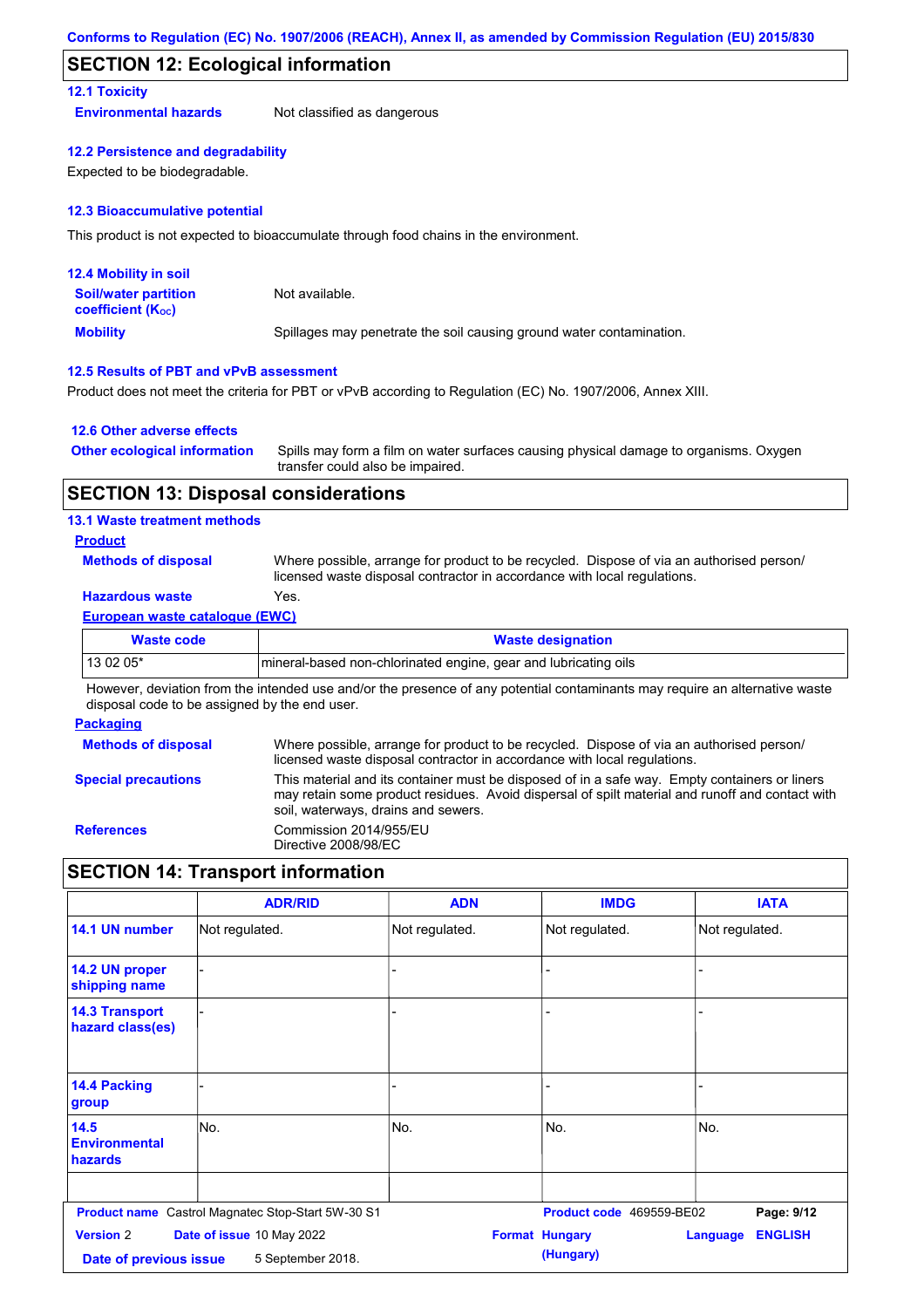| Conforms to Regulation (EC) No. 1907/2006 (REACH), Annex II, as amended by Commission Regulation (EU) 2015/830                                           |                                |                                                                                                                                                                                                                                                                                                                                   |                          |                  |             |
|----------------------------------------------------------------------------------------------------------------------------------------------------------|--------------------------------|-----------------------------------------------------------------------------------------------------------------------------------------------------------------------------------------------------------------------------------------------------------------------------------------------------------------------------------|--------------------------|------------------|-------------|
| <b>SECTION 14: Transport information</b>                                                                                                                 |                                |                                                                                                                                                                                                                                                                                                                                   |                          |                  |             |
| <b>Additional</b>                                                                                                                                        |                                |                                                                                                                                                                                                                                                                                                                                   |                          |                  |             |
| information                                                                                                                                              |                                |                                                                                                                                                                                                                                                                                                                                   |                          |                  |             |
| <b>14.6 Special precautions for</b><br>user                                                                                                              | Not available.                 |                                                                                                                                                                                                                                                                                                                                   |                          |                  |             |
| <b>14.7 Transport in bulk</b><br>according to IMO<br><b>instruments</b>                                                                                  | Not available.                 |                                                                                                                                                                                                                                                                                                                                   |                          |                  |             |
| <b>SECTION 15: Regulatory information</b>                                                                                                                |                                |                                                                                                                                                                                                                                                                                                                                   |                          |                  |             |
| 15.1 Safety, health and environmental regulations/legislation specific for the substance or mixture<br>EU Regulation (EC) No. 1907/2006 (REACH)          |                                |                                                                                                                                                                                                                                                                                                                                   |                          |                  |             |
| <b>Annex XIV - List of substances subject to authorisation</b>                                                                                           |                                |                                                                                                                                                                                                                                                                                                                                   |                          |                  |             |
| <b>Annex XIV</b>                                                                                                                                         |                                |                                                                                                                                                                                                                                                                                                                                   |                          |                  |             |
| None of the components are listed.                                                                                                                       |                                |                                                                                                                                                                                                                                                                                                                                   |                          |                  |             |
| <b>Substances of very high concern</b>                                                                                                                   |                                |                                                                                                                                                                                                                                                                                                                                   |                          |                  |             |
| None of the components are listed.                                                                                                                       |                                |                                                                                                                                                                                                                                                                                                                                   |                          |                  |             |
| EU Regulation (EC) No. 1907/2006 (REACH)                                                                                                                 |                                |                                                                                                                                                                                                                                                                                                                                   |                          |                  |             |
| <b>Annex XVII - Restrictions</b><br>on the manufacture,<br>placing on the market<br>and use of certain<br>dangerous substances,<br>mixtures and articles | Not applicable.                |                                                                                                                                                                                                                                                                                                                                   |                          |                  |             |
| <b>Other regulations</b>                                                                                                                                 |                                |                                                                                                                                                                                                                                                                                                                                   |                          |                  |             |
| <b>REACH Status</b>                                                                                                                                      | current requirements of REACH. | The company, as identified in Section 1, sells this product in the EU in compliance with the                                                                                                                                                                                                                                      |                          |                  |             |
| <b>United States inventory</b><br>(TSCA 8b)                                                                                                              |                                | All components are active or exempted.                                                                                                                                                                                                                                                                                            |                          |                  |             |
| <b>Australia inventory (AIIC)</b>                                                                                                                        |                                | All components are listed or exempted.                                                                                                                                                                                                                                                                                            |                          |                  |             |
| <b>Canada inventory</b>                                                                                                                                  |                                | All components are listed or exempted.                                                                                                                                                                                                                                                                                            |                          |                  |             |
| <b>China inventory (IECSC)</b>                                                                                                                           |                                | All components are listed or exempted.                                                                                                                                                                                                                                                                                            |                          |                  |             |
| <b>Japan inventory (CSCL)</b>                                                                                                                            |                                | All components are listed or exempted.                                                                                                                                                                                                                                                                                            |                          |                  |             |
| <b>Korea inventory (KECI)</b>                                                                                                                            |                                | All components are listed or exempted.                                                                                                                                                                                                                                                                                            |                          |                  |             |
| <b>Philippines inventory</b><br>(PICCS)                                                                                                                  |                                | At least one component is not listed.                                                                                                                                                                                                                                                                                             |                          |                  |             |
| <b>Taiwan Chemical</b><br><b>Substances Inventory</b><br>(TCSI)                                                                                          |                                | All components are listed or exempted.                                                                                                                                                                                                                                                                                            |                          |                  |             |
| Ozone depleting substances (1005/2009/EU)<br>Not listed.                                                                                                 |                                |                                                                                                                                                                                                                                                                                                                                   |                          |                  |             |
| Prior Informed Consent (PIC) (649/2012/EU)                                                                                                               |                                |                                                                                                                                                                                                                                                                                                                                   |                          |                  |             |
| Not listed.                                                                                                                                              |                                |                                                                                                                                                                                                                                                                                                                                   |                          |                  |             |
| <b>Persistent Organic Pollutants</b><br>Not listed.                                                                                                      |                                |                                                                                                                                                                                                                                                                                                                                   |                          |                  |             |
| EU - Water framework directive - Priority substances<br>Mone of the components are listed.                                                               |                                |                                                                                                                                                                                                                                                                                                                                   |                          |                  |             |
| <b>Seveso Directive</b>                                                                                                                                  |                                |                                                                                                                                                                                                                                                                                                                                   |                          |                  |             |
| This product is not controlled under the Seveso Directive.                                                                                               |                                |                                                                                                                                                                                                                                                                                                                                   |                          |                  |             |
| <b>References</b>                                                                                                                                        | amendments                     | Act No. XXV of 2000 on chemical safety<br>Decree No. 25/2000 (IX.30.) EüM of the Ministry of Health on chemical safety at work plus<br>Decree No. 44/2000 (XII.27.) EüM of the Ministry of Health on detailed arrangements for certain<br>procedures, activities relating to dangerous substances and dangerous preparations plus |                          |                  |             |
|                                                                                                                                                          | amendments                     | 38/2009 (VII.7) The International Carriage of Dangerous Goods by the European Agreement<br>(ADR) "A" and "B" on the application of national annex plus amendments                                                                                                                                                                 |                          |                  |             |
| <b>Product name</b> Castrol Magnatec Stop-Start 5W-30 S1                                                                                                 |                                |                                                                                                                                                                                                                                                                                                                                   | Product code 469559-BE02 |                  | Page: 10/12 |
| <b>Version 2</b><br>Date of issue 10 May 2022                                                                                                            |                                |                                                                                                                                                                                                                                                                                                                                   | <b>Format Hungary</b>    | Language ENGLISH |             |
| Date of previous issue                                                                                                                                   | 5 September 2018.              |                                                                                                                                                                                                                                                                                                                                   | (Hungary)                |                  |             |
|                                                                                                                                                          |                                |                                                                                                                                                                                                                                                                                                                                   |                          |                  |             |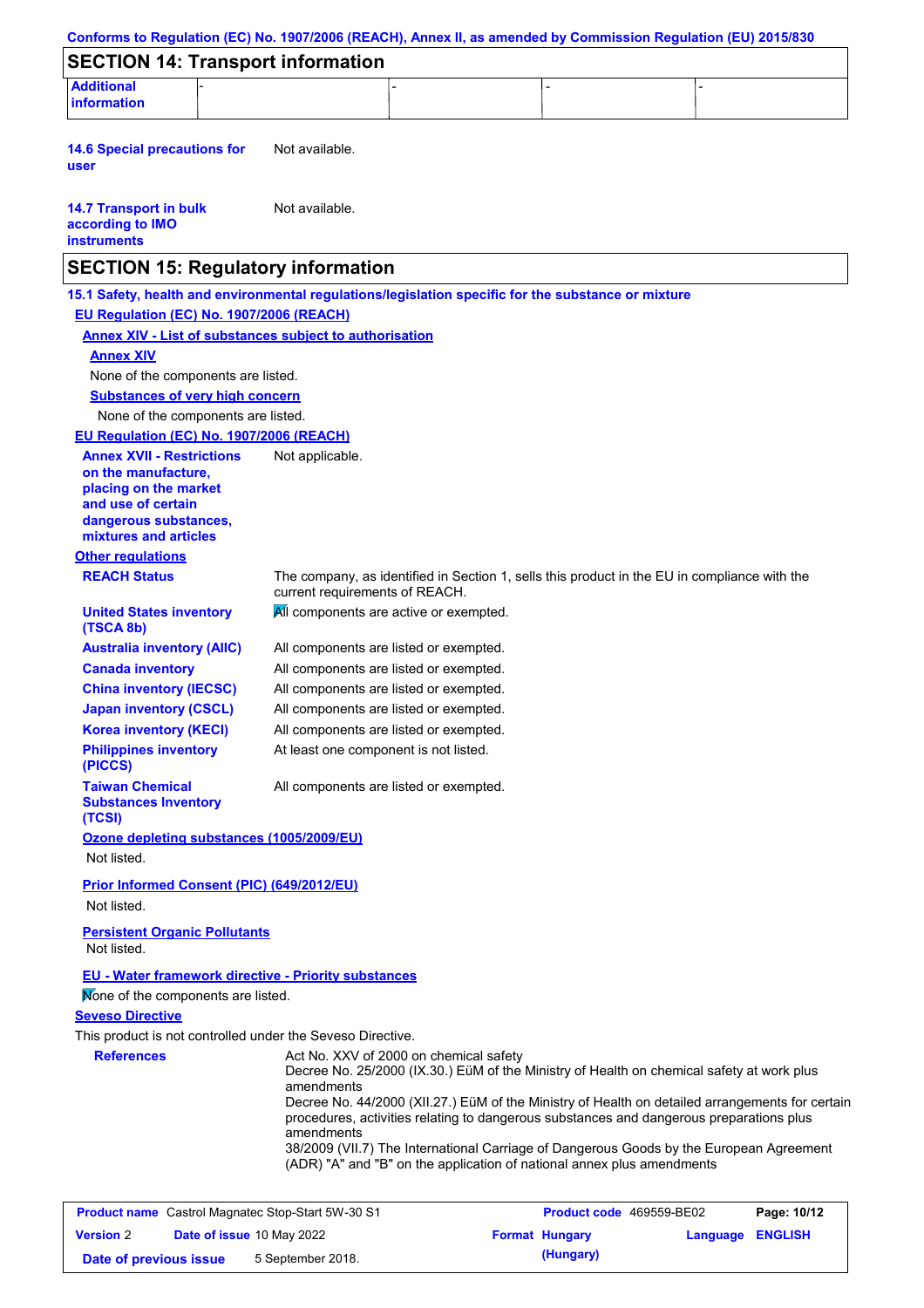**Conforms to Regulation (EC) No. 1907/2006 (REACH), Annex II, as amended by Commission Regulation (EU) 2015/830**

# **SECTION 15: Regulatory information**

| <b>15.2 Chemical safety</b> | A Chemical Safety Assessment has been carried out for one or more of the substances within  |
|-----------------------------|---------------------------------------------------------------------------------------------|
| assessment                  | this mixture. A Chemical Safety Assessment has not been carried out for the mixture itself. |

# **SECTION 16: Other information**

| <b>Abbreviations and acronyms</b> | ADN = European Provisions concerning the International Carriage of Dangerous Goods by                                                                  |
|-----------------------------------|--------------------------------------------------------------------------------------------------------------------------------------------------------|
|                                   | Inland Waterway<br>ADR = The European Agreement concerning the International Carriage of Dangerous Goods by                                            |
|                                   | Road                                                                                                                                                   |
|                                   | $ATE = Acute Toxicity Estimate$                                                                                                                        |
|                                   | <b>BCF</b> = Bioconcentration Factor                                                                                                                   |
|                                   | CAS = Chemical Abstracts Service                                                                                                                       |
|                                   | CLP = Classification, Labelling and Packaging Regulation [Regulation (EC) No. 1272/2008]                                                               |
|                                   | CSA = Chemical Safety Assessment                                                                                                                       |
|                                   | CSR = Chemical Safety Report                                                                                                                           |
|                                   | DMEL = Derived Minimal Effect Level                                                                                                                    |
|                                   | DNEL = Derived No Effect Level                                                                                                                         |
|                                   | EINECS = European Inventory of Existing Commercial chemical Substances                                                                                 |
|                                   | ES = Exposure Scenario                                                                                                                                 |
|                                   | EUH statement = CLP-specific Hazard statement                                                                                                          |
|                                   | EWC = European Waste Catalogue                                                                                                                         |
|                                   | GHS = Globally Harmonized System of Classification and Labelling of Chemicals<br>IATA = International Air Transport Association                        |
|                                   | IBC = Intermediate Bulk Container                                                                                                                      |
|                                   | IMDG = International Maritime Dangerous Goods                                                                                                          |
|                                   |                                                                                                                                                        |
|                                   | LogPow = logarithm of the octanol/water partition coefficient<br>MARPOL = International Convention for the Prevention of Pollution From Ships, 1973 as |
|                                   | modified by the Protocol of 1978. ("Marpol" = marine pollution)                                                                                        |
|                                   | OECD = Organisation for Economic Co-operation and Development                                                                                          |
|                                   | PBT = Persistent, Bioaccumulative and Toxic                                                                                                            |
|                                   | <b>PNEC</b> = Predicted No Effect Concentration                                                                                                        |
|                                   |                                                                                                                                                        |
|                                   | REACH = Registration, Evaluation, Authorisation and Restriction of Chemicals Regulation<br>[Regulation (EC) No. 1907/2006]                             |
|                                   | RID = The Regulations concerning the International Carriage of Dangerous Goods by Rail                                                                 |
|                                   | <b>RRN = REACH Registration Number</b>                                                                                                                 |
|                                   | SADT = Self-Accelerating Decomposition Temperature                                                                                                     |
|                                   | SVHC = Substances of Very High Concern                                                                                                                 |
|                                   | STOT-RE = Specific Target Organ Toxicity - Repeated Exposure                                                                                           |
|                                   | STOT-SE = Specific Target Organ Toxicity - Single Exposure                                                                                             |
|                                   | $TWA = Time weighted average$                                                                                                                          |
|                                   | $UN = United Nations$                                                                                                                                  |
|                                   | UVCB = Complex hydrocarbon substance                                                                                                                   |
|                                   | VOC = Volatile Organic Compound                                                                                                                        |
|                                   | vPvB = Very Persistent and Very Bioaccumulative                                                                                                        |
|                                   | Varies = may contain one or more of the following $64741-88-4$ / RRN 01-2119488706-23,                                                                 |
|                                   | 64741-89-5 / RRN 01-2119487067-30, 64741-95-3 / RRN 01-2119487081-40, 64741-96-4/ RRN                                                                  |
|                                   | 01-2119483621-38, 64742-01-4 / RRN 01-2119488707-21, 64742-44-5 / RRN                                                                                  |
|                                   | 01-2119985177-24, 64742-45-6, 64742-52-5 / RRN 01-2119467170-45, 64742-53-6 / RRN                                                                      |
|                                   | 01-2119480375-34, 64742-54-7 / RRN 01-2119484627-25, 64742-55-8 / RRN                                                                                  |
|                                   | 01-2119487077-29, 64742-56-9 / RRN 01-2119480132-48, 64742-57-0 / RRN                                                                                  |
|                                   | 01-2119489287-22, 64742-58-1, 64742-62-7 / RRN 01-2119480472-38, 64742-63-8,                                                                           |
|                                   | 64742-65-0 / RRN 01-2119471299-27, 64742-70-7 / RRN 01-2119487080-42, 72623-85-9 /                                                                     |
|                                   | RRN 01-2119555262-43, 72623-86-0 / RRN 01-2119474878-16, 72623-87-1 / RRN                                                                              |
|                                   | 01-2119474889-13                                                                                                                                       |
|                                   |                                                                                                                                                        |
|                                   | <u>Procedure used to derive the classification according to Regulation (EC) No. 1272/2008 [CLP/GHS]</u>                                                |

| <b>Classification</b>                                                                  |                                           | <b>Justification</b>                                                                                                                                           |  |  |  |
|----------------------------------------------------------------------------------------|-------------------------------------------|----------------------------------------------------------------------------------------------------------------------------------------------------------------|--|--|--|
| Not classified.                                                                        |                                           |                                                                                                                                                                |  |  |  |
| <b>H</b> 304<br><b>Full text of abbreviated H</b><br>H317<br><b>statements</b><br>H373 |                                           | May be fatal if swallowed and enters airways.<br>May cause an allergic skin reaction.<br>May cause damage to organs through prolonged or repeated<br>exposure. |  |  |  |
| <b>Full text of classifications</b><br>[CLP/GHS]                                       | Asp. Tox. 1<br>Skin Sens, 1B<br>STOT RE 2 | <b>ASPIRATION HAZARD - Category 1</b><br>SKIN SENSITISATION - Category 1B<br>SPECIFIC TARGET ORGAN TOXICITY - REPEATED<br><b>EXPOSURE - Category 2</b>         |  |  |  |
| <b>History</b>                                                                         |                                           |                                                                                                                                                                |  |  |  |
| Date of issue/Date of<br>revision                                                      | 10/05/2022.                               |                                                                                                                                                                |  |  |  |
| <b>Product name</b> Castrol Magnatec Stop-Start 5W-30 S1                               |                                           | Page: 11/12<br><b>Product code</b> 469559-BE02                                                                                                                 |  |  |  |
| <b>Version 2</b><br>Date of issue 10 May 2022                                          |                                           | <b>ENGLISH</b><br><b>Format Hungary</b><br>Language                                                                                                            |  |  |  |
| Date of previous issue                                                                 | 5 September 2018.                         | (Hungary)                                                                                                                                                      |  |  |  |